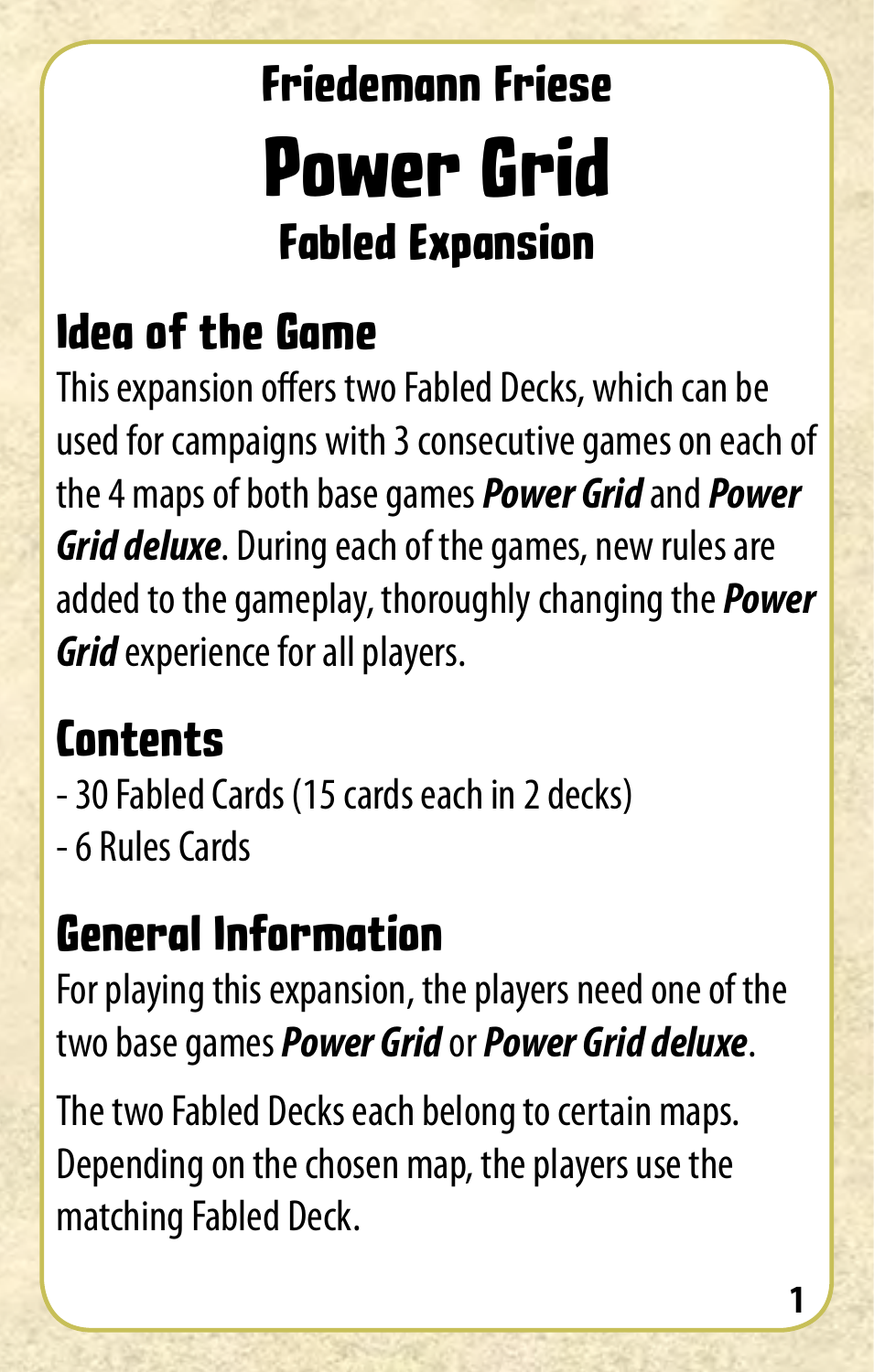## **Game Preparation**

**Germany or Europe:** The players use the Fabled Cards with a purple border.

Place the Fabled Cards FACE DOWN as shown below, using the numbers on their backs to place them. This way, the players can easily check the conditions to reveal the cards when they are met during the game.

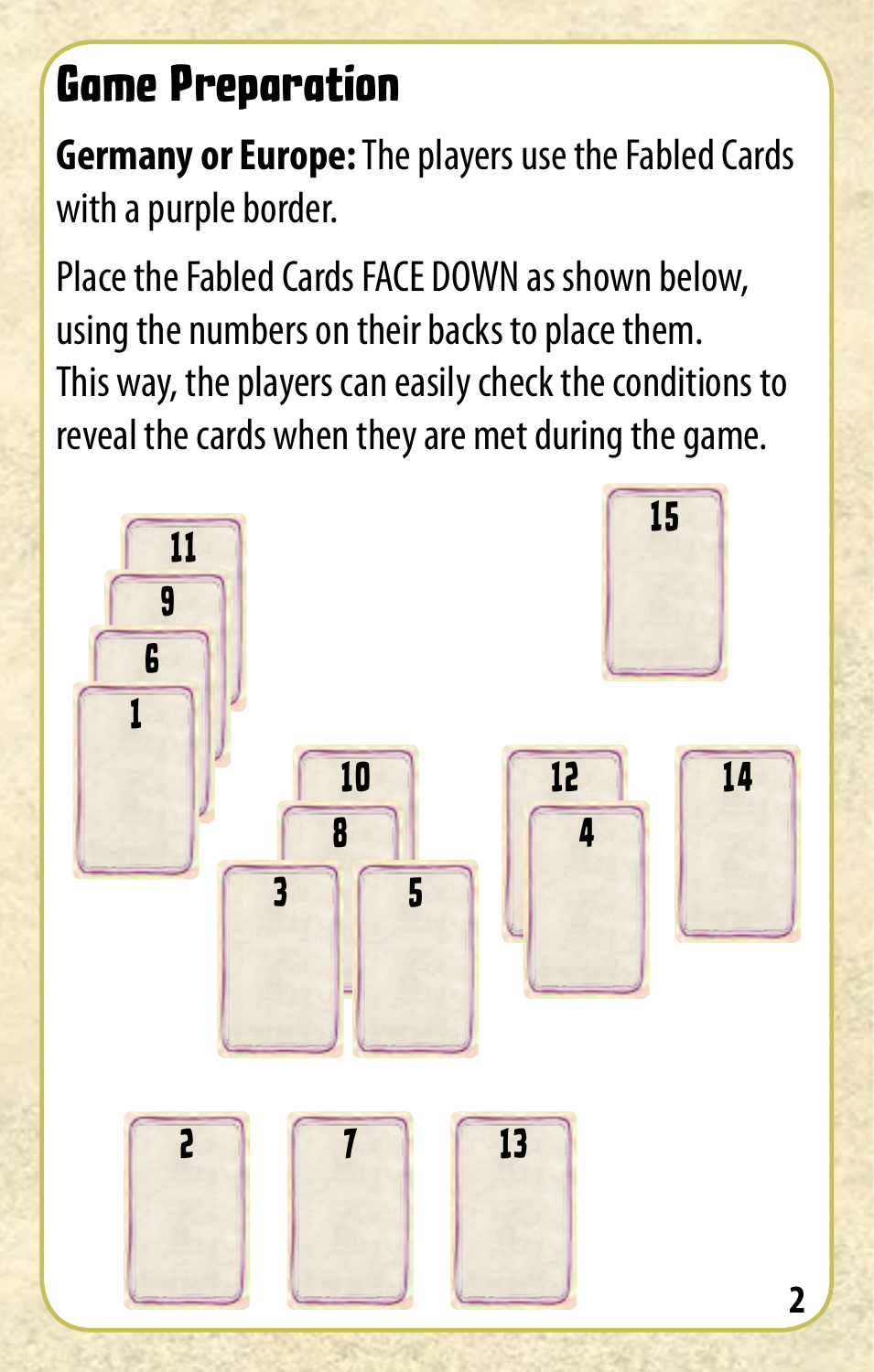**USA or North America:** The players use the Fabled Cards with a white border.

Place the Fabled Cards FACE DOWN as shown below, using the numbers on their backs to place them. This way, the players can easily check the conditions to reveal the cards when they are met during the game.



**For all maps:** Depending on the chosen map, the players prepare the game as explained in the rules of the base games. **3**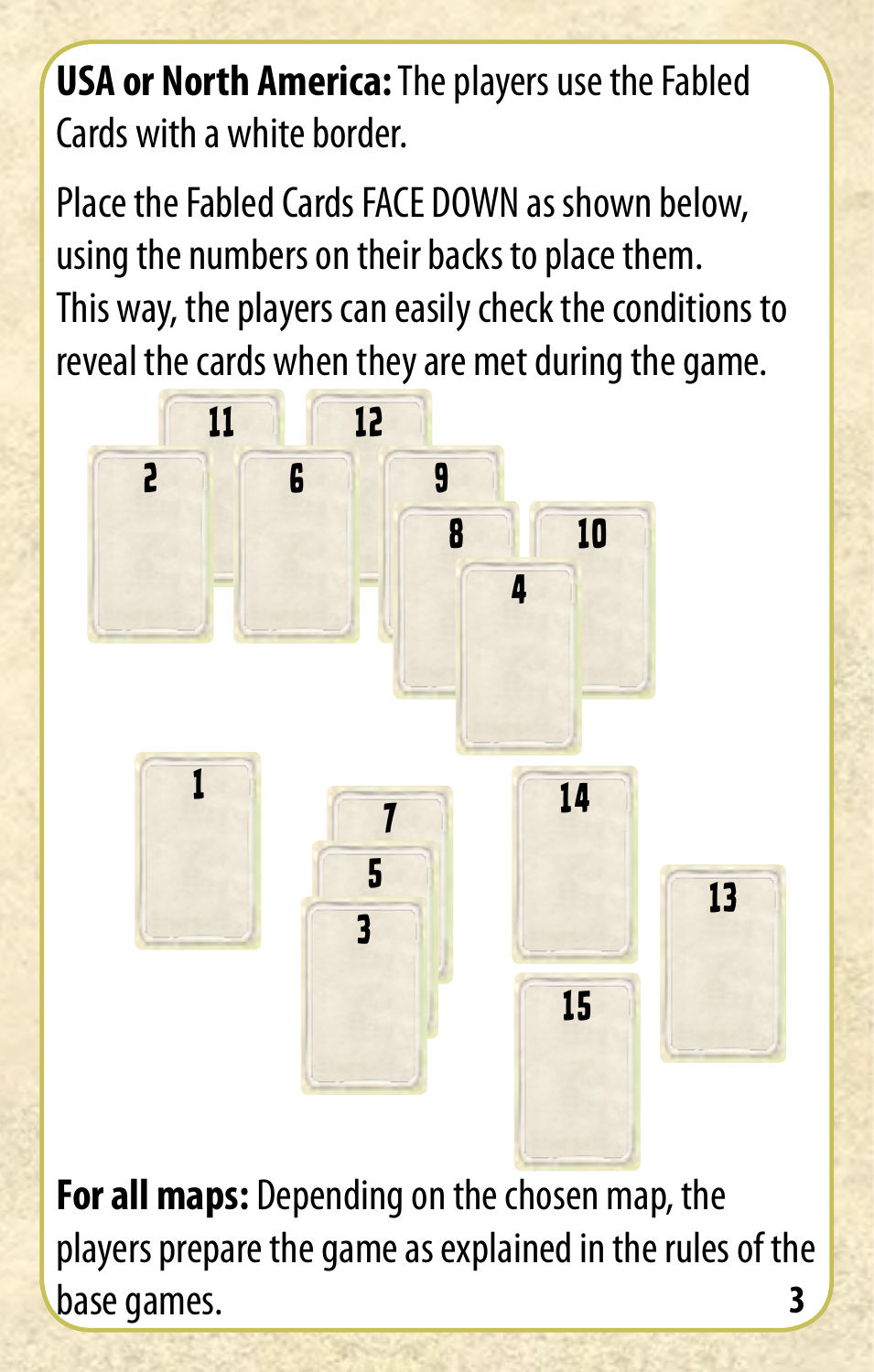## **How to Play**

Both Fabled Decks offer rules for campaigns of 3 consecutive games.

During these 3 games, the players reveal Fabled Cards as their conditions are met and add their actions and rules to the gameplay.

Depending on the playing style of the players, the order of revealed Fabled Cards will be different in their games. It is possible, that certain Fabled Cards remain face down until the end of the third game if the players do not trigger their conditions.

After the players reveal a Fabled Card, it remains in play until it is removed, as some of the Fabled Cards force players to remove other Fabled Cards from the game.

The players play according to all rules of the base games, except as Fabled Cards modify these rules. In that case the Fabled Cards always take priority.

If you want to play the next game at another time, place the revealed cards on top of the Fabled Deck and place them back into the box.

During the 3 games of a campaign, the players can switch the number of players and can continue to play **4**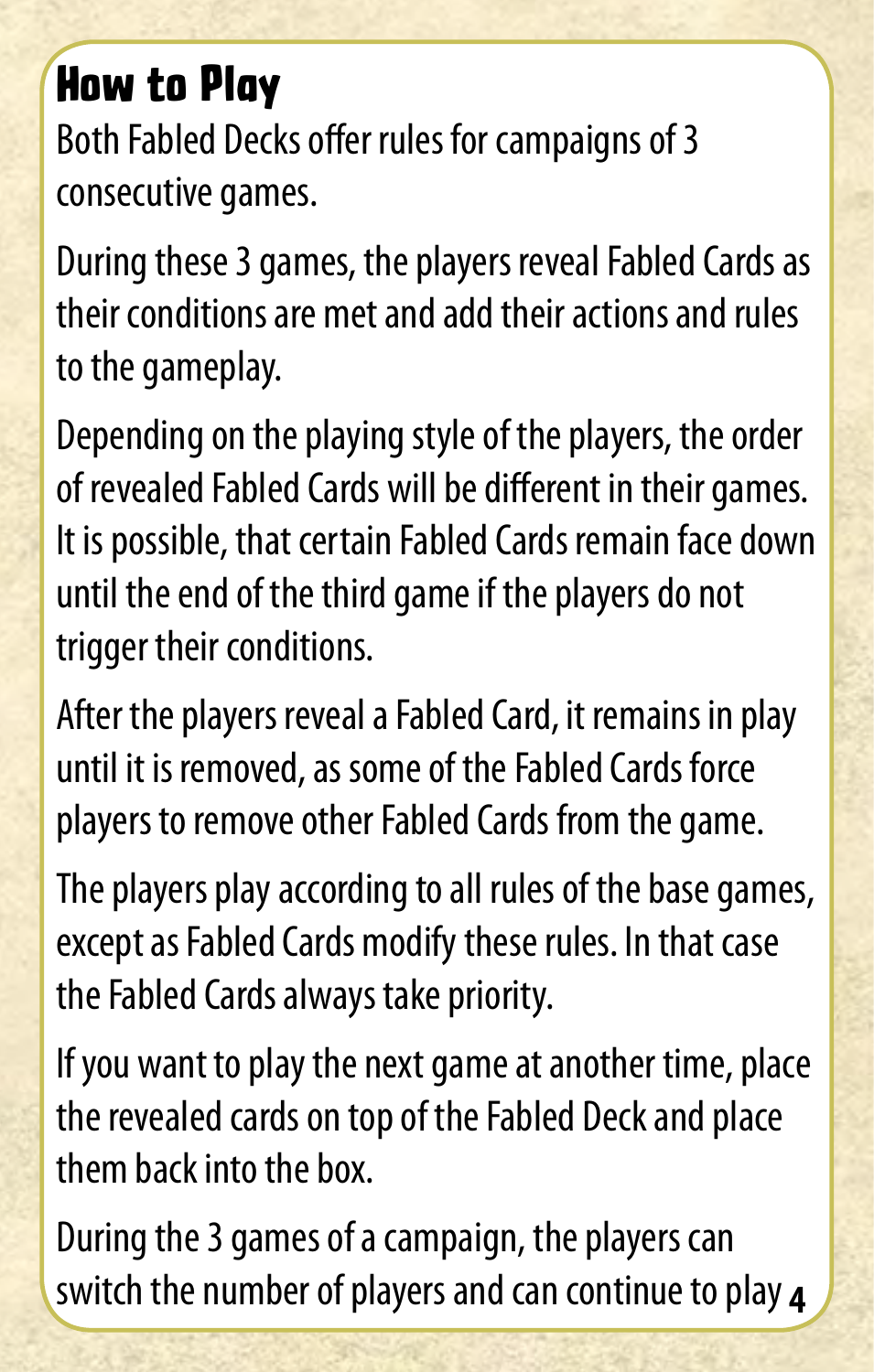more games with the revealed cards. If the players want to start a new campaign in the middle of an ongoing campaign, they only need to note the revealed cards to continue at another time.

## **Conditions for Revealing Fabled Cards**

The Fabled Cards name conditions describing when the players need to reveal them during the 3 games.

**"AND":** If a Fabled Card has several conditions combined with an "and", all of these conditions must be fulfilled before the players reveal such a Fabled card.

**"OR":** If a Fabled Card has several conditions separated by "or", the players reveal such Fabled Card when any one of these conditions is fulfilled (sometimes the players trigger several of them at the same time).

#### **Using neutral tokens**

Some of the Fabled Cards ask the players to use neutral tokens to mark different things.

When playing with 2-5 players, the players simply use the houses/generators of one of the unused player colors.

When playing with 6 players, players use pennies or some other suitable item as these tokens. **<sup>5</sup>**